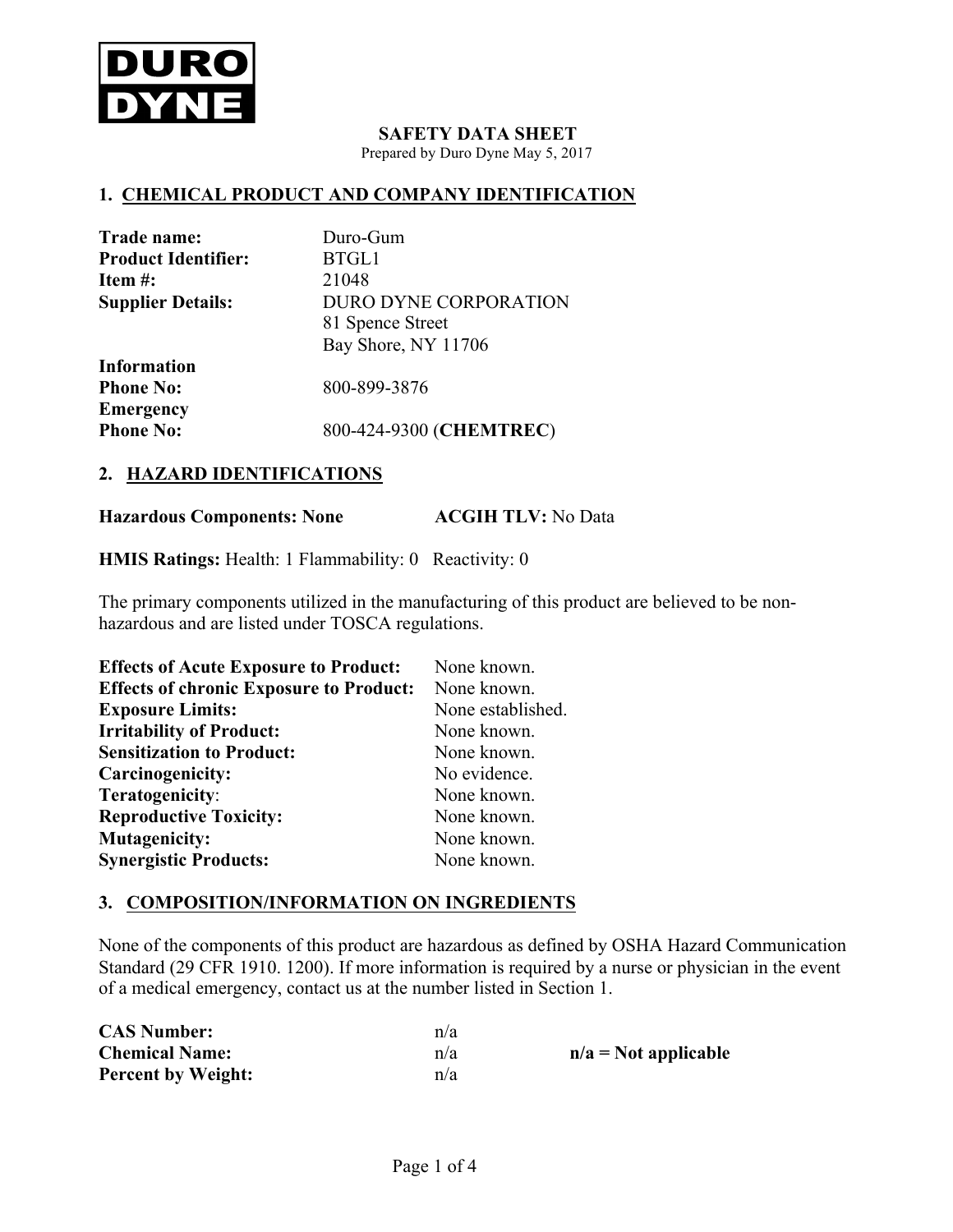# **4. FIRST AID MEASURES**

#### **Specific Measures:**

| <b>Eye Contact:</b>          | Do not remove, seek medical attention immediately.                                             |
|------------------------------|------------------------------------------------------------------------------------------------|
| Skin contact:                | If too sensitive, seek medical attention.                                                      |
| <b>Inhalation:</b>           | Not applicable                                                                                 |
| Ingestion:                   | Not likely, but if ingested, could constipate or create<br>a blockage. Seek medical attention. |
| <b>HMIS Health Rating: 1</b> |                                                                                                |

# **5. FIRE-FIGHTING MEASURES**

| <b>Extinguishing Media:</b> | Use water, Foam, Carbon Dioxide, or dry chemical. |
|-----------------------------|---------------------------------------------------|
|                             | Nitrogen oxides and carbon monoxides may be       |
|                             | involved.                                         |

**HMIS Flammability Rating: 0**

## **6. ACCIDENTAL RELEASE MEASURES**

**Leak or Spill Procedure:** As the product is a solid, a spill is not really possible. If the material is dumped or falls into an undesirable location and is no longer usable, dispose of the material as described in Section 13 of this document.

### **7. HANDLING AND STORAGE**

**Handling Procedures & Equipment:** Wash hands with soap and water before eating. **Storage Requirements:** Store in a cool, dry place.

# **8. EXPOSURE CONTROLS/PERSONAL PROTECTION**



**Personal Protective Equipment: HMIS "B" RATING**

**Respirator (specify):** None needed.

**Other (specify):** None known

Gloves (specify): Cotton or other protective gloves. **Eye (specify):** Glasses or goggles recommended. Good industrial practice should be observed. **Footwear (specify):** Industrial shoes to protect skin from adhesive contact. **Clothing (specify):** Long sleeves, long trousers to protect skin from contact.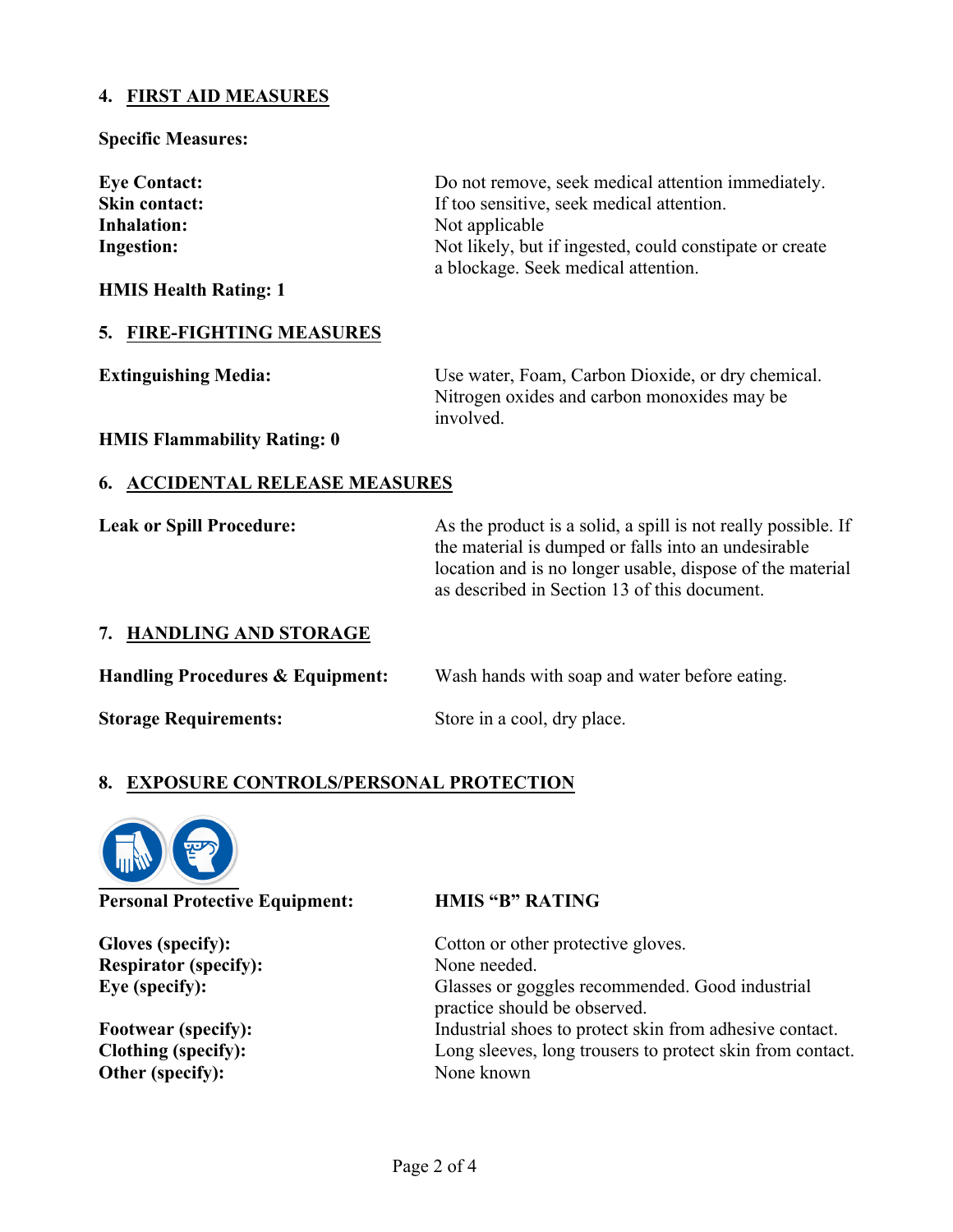# **9. PHYSICAL AND CHEMICAL PROPERTIES**

**Physical State:** Solid **Odor & Appearance:** Dark gray thumable; Solid with no odor

| Vapor Pressure: n/a            | Vapor Density: n/a          |
|--------------------------------|-----------------------------|
| pH: n/a                        | Evaporation Rate: n/a       |
| Specific Gravity: $1.78$ g/cc  | Coeff. Water/Oil Dist: n/a  |
| VOC (Grams/Liter): n/a         | Boiling Point $(C)$ : n/a   |
| Solubility in Water: Insoluble | Odor Threshold (ppm): $n/a$ |
| Freezing Point $(C)$ : n/a     | Volatiles by Wt. $(\%): 2$  |
| Flash Point (C): 310 COC       |                             |
|                                |                             |
|                                | $n/a = Not$ applicable      |

# **10. STABILITY AND REACTIVITY**

| <b>Chemical Stability:</b>                 | Stable, no chemical decomposition. |
|--------------------------------------------|------------------------------------|
| <b>Possibility of hazardous reactions:</b> | None are known.                    |
| <b>Hazardous decomposition products:</b>   | None are known.                    |
| <b>HMIS Reactivity Rating:</b>             |                                    |

# **11. TOXICOLOGICAL INFORMATION**

**Route of Entry:** Skin Contact (x) Skin Absorption ( ) Eye Contact (x) Inhalation ( ) Ingestion ( )

| <b>Effects of Acute Exposure to Product:</b>   | None known       |
|------------------------------------------------|------------------|
| <b>Effects of chronic Exposure to Product:</b> | None known       |
| <b>Exposure Limits:</b>                        | None established |
| <b>Irritability of Product:</b>                | None known       |
| <b>Sensitization to Product:</b>               | None known       |
| Carcinogenicity:                               | No evidence      |
| Teratogenicity:                                | None known       |
| <b>Reproductive Toxicity:</b>                  | None known       |
| <b>Mutagenicity:</b>                           | None known       |
| <b>Synergistic Products:</b>                   | None known       |

# **12. ECOLOGICAL INFORMATION**

| <b>Ecotoxicity:</b>                | There is no evidence that this product is harmful to the<br>environment.                                                           |
|------------------------------------|------------------------------------------------------------------------------------------------------------------------------------|
| <b>Bio-accumulative potential:</b> | There is no evidence to suggest bioaccumulation will<br>occur.                                                                     |
| <b>Mobility:</b>                   | Accidental dropping may lead to mixing with soil, but<br>there is no evidence that this would cause adverse<br>ecological effects. |